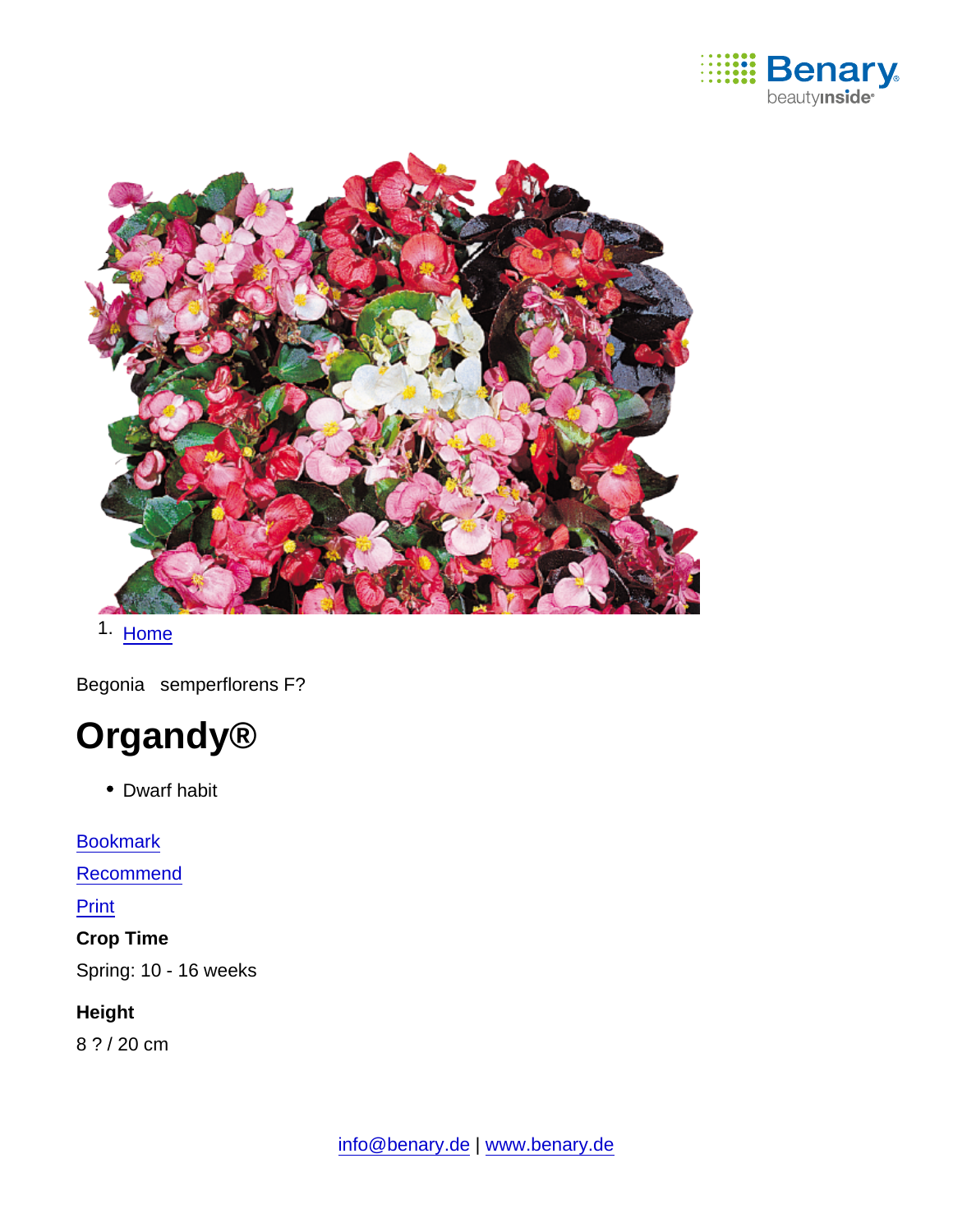

Exposure Sun - Shade Seed Form Raw Seed, Pelleted Seed Best Uses Bedding, Landscape

# Culture guide

Usage

Packs, pots, containers and landscape

Sow time

December onwards

Sowing method

1-2 seeds per plug

# **Germination**

Light is required for germination. 5-10 days at temperatures of 75-80 °F (24-26 °C), and relative humidity levels of 95% or higher. For pelleted seed, slightly higher temperatures and 100% relative humidity aid in uniformity of germination. pH levels of 5.5-6.5 are optimum.

# Growing on

Transplant plugs after 7-9 weeks and grow on at 62-68 °F (16-20 °C). Fertilize weekly with 150 ppm nitrogen watching to avoid excessive salt buildups.

# Media